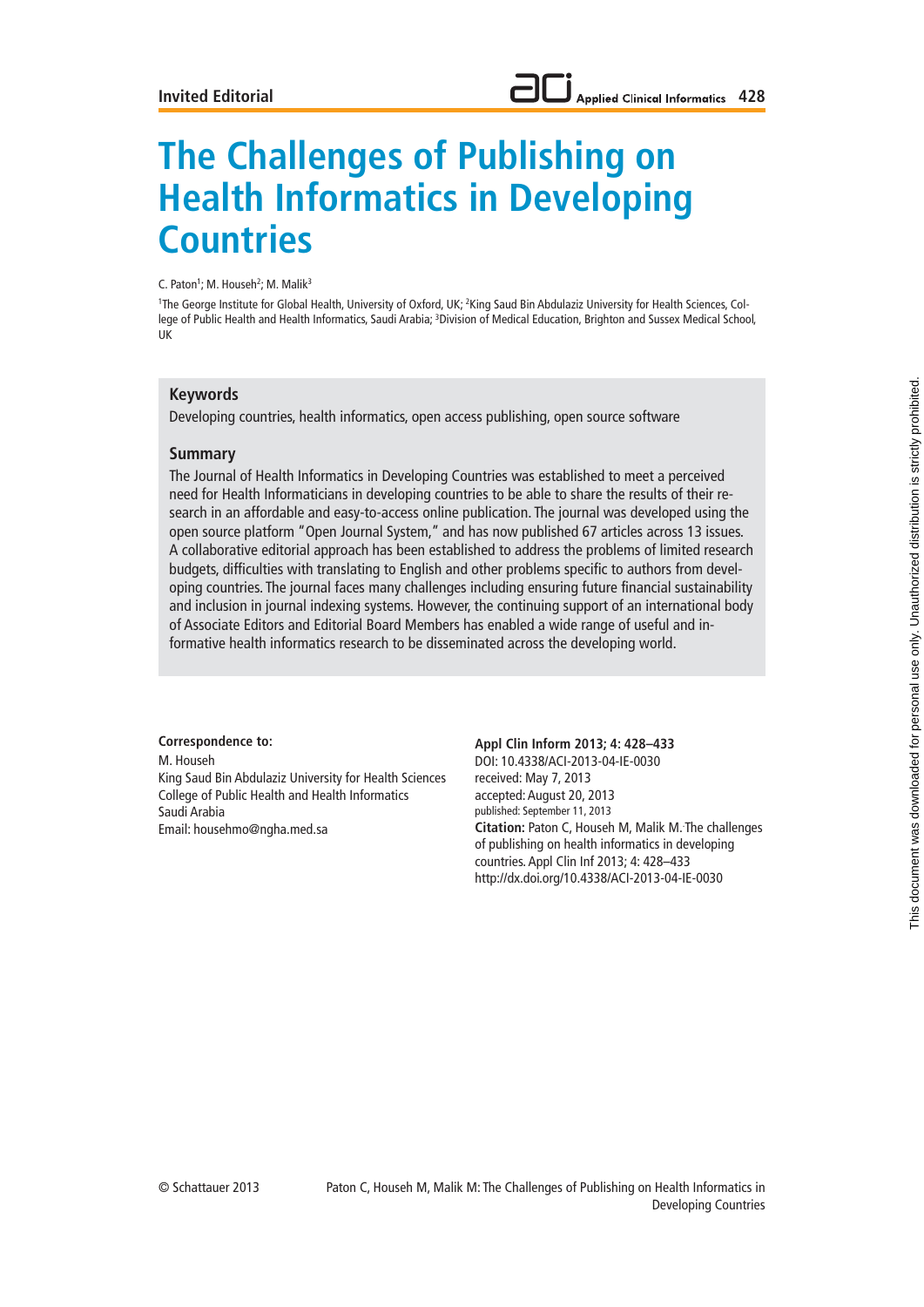# **Background**

Health Informaticians in developing countries around the world are struggling to implement new clinical information systems in resource poor, high demand healthcare environments [1]. Although rapid advances are being made in the uptake and use of new technology [2], there are limited opportunities for informaticians to share best practice and for researchers in these areas to have the results of their projects published and reviewed by the international research community. Although there have been many positive developments in Open Access publishing [3] there are still hurdles to overcome such as high submission fees, difficulty translating manuscripts to English and the smaller sample sizes that result from financial constraints on studies undertaken in resource poor environments [4].

Medical journals editors have recognized that publishing healthcare research from developing countries is a significant issue that requires attention. Lancet Editor Richard Horton, reporting on a survey of Lancet editorial advisors, commented that these barriers combine to constitute a publication bias in favor of the "North" and at the expense of the "South" [5]. In 2002, then BMJ Editor Richard Smith reported that only 10 percent of all health related research is conducted in the developing world and research that is able to be conducted is often not published due to biases within a publishing industry largely located in the developed world [6].

## **Method**

In early 2007, one of the authors (MM) decided to address this issue by establishing a new Open Access journal called The Journal of Health Informatics in Developing Countries (www.jhidc.org). Embarking upon this initiative needed a number of considerations. First was the production of the journal (its process and costs). Second was to appropriately market the journal so as to seek and attract article submissions from health informaticians in developing countries. Third, and the most important as well as the most challenging once the journal is up and running, was ensuring quality.

The journal was set up so as to be free to publish in and free to access, the sole purpose being to disseminate health informatics knowledge and experiences in and of developing countries. With no generation of funds from either publishing or accessing, its sustainability relied on the goodwill of the editorial team and the peer reviewing community. The long-term plan for the journal was to generate income to be able to sustainably run the journal preferably through tapping on resources and funds from academic institutions and international organizations rather than by charging the authors or readers for publication or for accessing the articles.

The production of the journal was facilitated by the use of an existing and popular platform called "Open Journal System". The system was already in use by other Open Access journals [7] and was felt to be stable and user-friendly enough to both set up the journal as well as to publish the articles online though a semi-automated method. One of the other authors (CP) hosted the journal on his UNIX-based server and the journal was set up by joint effort.

Marketing was undertaken by promoting the journal through on-line medical professional communities and health informatics associations such as IMIA. A number of news items and blog posts from these organizations resulted in the journal becoming known around the world in a relatively short space of time. The online nature of the journal, facilitated by the use of the Open Journal System platform, further helped in making it easily reachable through online search engines.

As mentioned, ensuring quality is the biggest challenge for the journal. One of the objectives of this journal was to provide a platform to researchers who typically do not get that chance to publish due to English language or Western system barriers. A two-tier system was therefore put in place whereby initially an internal evaluation was undertaken to review and provide initial feedback to the authors (if the article got accepted in the initial review) for improving the article. Subsequently, a formal blinded peer review was carried out. For this, an Editorial Team was set up which included an Editor-in-Chief, Associate Editors, and Editorial Board Members from around the world.

The Editorial team was augmented with peer-reviewers identified through a network of health informaticians within the field who have expressed interest in participating in the review process. During the peer-review process, more weight is placed on the relevance of the work in improving

© Schattauer 2013

Paton C, Househ M, Malik M: The Challenges of Publishing on Health Informatics in Developing Countries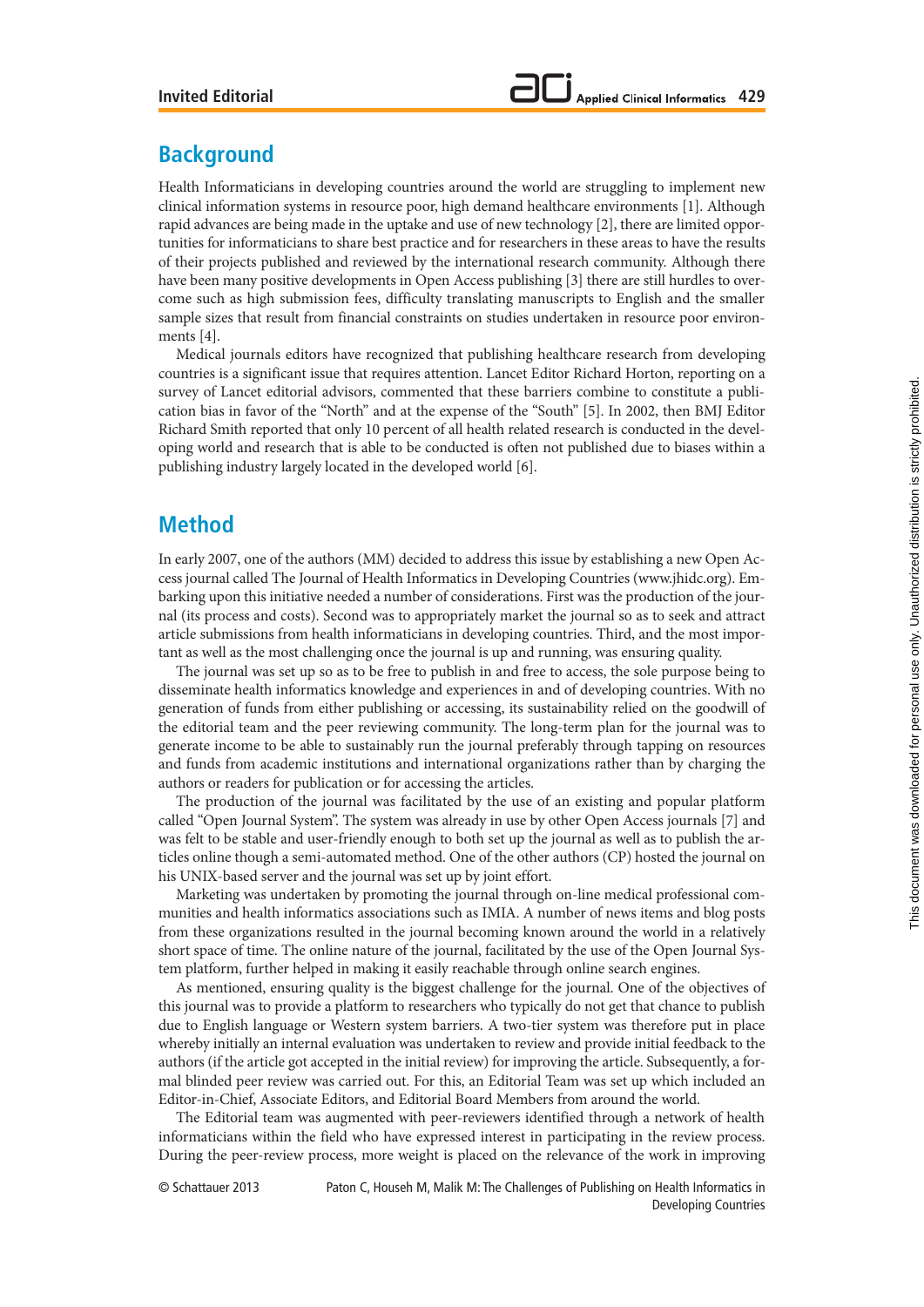health informatics research in the developing world. Perhaps some of the work published may be criticized for not being generalizable to other developing countries, too focused, or not adding to new knowledge to the health informatics field in general. However, the goal of the journal is to provide a voice for the work being done in the developing world, which we believe is advancing the field as we see how applications, tools, and systems primarily developed in the developed world are being implemented in the developing world. The challenges, issues, and lessons learned from this experience add a rich set of information that can be viewed as advancement to the field.

## **Results**

Since its first issue in 2007, the Journal has now published 13 issues with 67 articles and has received 91 citations. The journal was submitted for Medline indexing in 2010, but fell short of meeting the requirements. The journal has been resubmitted for Medline indexing in 2013 after an improvement in the number of citations.

The journal accepts approximately 60% of all papers submitted. The reasons for rejection commonly include: not being relevant; epidemiological research (with no focus around health information systems); those that are overly technical in nature; or research undertaken in developed countries. Regardless of the submission outcome, the editorial team often provides extensive feedback to enable the authors to improve the paper and will generally encourage the authors to resubmit rejected papers once they have been revised.

Over the years the number of submissions from different countries to the JHIDC has increased. Today, the journal has published articles from Nigeria, Mozambique, Tanzania, Zanzibar, Mauritius, Rwanda, Kenya, Fiji Islands, Ethiopia, Pakistan, Sri Lanka, India, Saudi Arabia, Iran, Malaysia, Egypt, Philippines, Tajikistan, and Trinidad and Tobago. Many of these articles were done in collaboration with developed countries, primarily, Norway, followed by New Zealand, the UK and the United States of America. However, the journal has received the least submissions from South America and none from Central America (▶ Table 1). Other papers have also been published from countries such as Canada, England, New Zealand and the USA where the articles share their experiences in health informatics and the potential benefits to the developing world (▶ Table 2).

Topics covered by the journal have primarily focused on the deployment, use, and challenges faced with electronic medical records [8, 9, 10] and mobile health technologies [11, 12]. Other topics published include postgraduate health informatics training, surveillance studies, data standards and interoperability, health libraries, and health information websites. Furthermore, range of research methodologies used in the developing world has been published. The research methods include literature reviews, case studies, surveys, participatory, epidemiological, modeling, prototyping, spatial analysis, conceptual papers, and comparative studies.

## **Discussion**

The journal faces a number of challenges as it builds its reputation in the health informatics research community. The quality of submissions is low by international standards due to a wide variety of factors but including: authors without English language skills; poor study design and implementation due to resource constraints; lack of indexing; lack of thorough referencing due to limited access to closed access literature; and a general disconnectedness from the best practice in informatics globally.

These challenges are gradually being addressed by the journal. A collaborative peer-review and editorial process is being established that relies on volunteers to enhance the papers accepted for submission by extensive copy-editing and feedback to improve readability and highlight the need to reference existing literature where it exists.

In terms of content, more of a theme-based approach that focuses on particular issues that are relevant to the developing world may be pursued by the journal in future. Special topics around mobile technologies and EMR implementation issues and challenges may have their own special JHIDC issues especially comparative studies between Asian, African, and South American experi-

© Schattauer 2013

Paton C, Househ M, Malik M: The Challenges of Publishing on Health Informatics in Developing Countries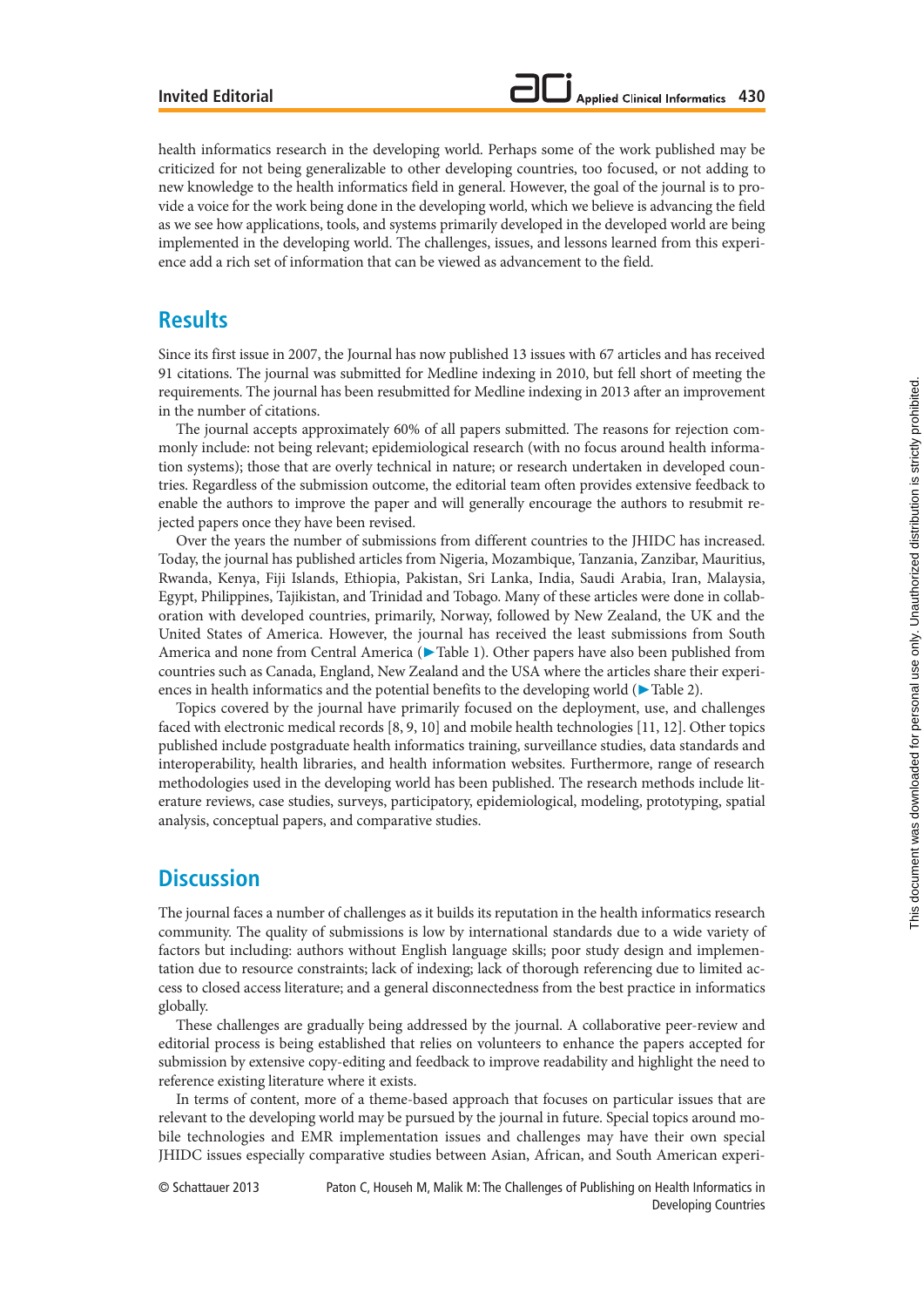ences around EMR implementation. The journal would like to encourage more submissions from the developing world as to increase the range of topics that could be shared across this important, yet neglected, area of the world.

Another significant challenge faced by the journal is trying to keep it financially stable while not being seen as an obstacle to authors in the developing world who may be limited in their ability to pay publication fees. In 2012, the journal introduced a publication fee of USD 300 once the paper has been accepted for publication. This fee was added to improve the services of the JHIDC to recuperate some of the administrative costs that have been generally paid by the editorial board. Those in developing countries with limited financial resources are usually given a waiver or reduction in the fee. Countries in the upper income parts of the developing world (e.g., Malaysia, Iran, or Saudi Arabia) and authors from Western countries doing work in the developed world have generally paid the fee.

## **Conclusion**

As evidenced by the number of submissions and publications, the JHIDC has identified an unmet need in the international health informatics research community. The challenges it faces are great and the reliance on the goodwill of editors and peer-reviewers may not be sustainable in the long term. As the acceptance and drive for online open access journals continues to rise [3], an ongoing increase in publication rate and access of articles is expected. This points towards the need for improved scientific writing capabilities, one solution for which is to develop and deliver quality educational modules on writing and appraisal of scientific papers targeted specifically at developing countries, through online distance learning modules.

Nevertheless, our experience to date is that the desire of researchers and practitioners in developing countries to share their knowledge and experience is being met by the desire of the peer review board to assist in this process by contributing their time and energies to raise the quality of the submission to approach international standards.

The combined ethos of the Open Source software movement that enabled the development of the OJS platform and the Open Access approach to publishing has enabled an exemplar of how to move academic publishing forward to open up routes to publication for authors in resource constrained settings.

We anticipate that the journal will continue to encourage quality submissions from the developing world. However, from our experience, we believe that open access journals need stable financial support and to be indexed in PubMed, SCOPUS and other major indexing systems. An ISI Thomson Reuters impact factor assignment is an important first step that would make a significant difference in increasing the number of submission in general, and more specifically, the number of high quality submissions.

Readers may remember the Methods of Information in Medicine editorial that prompted the establishment of Applied Clinical Informatics [13]. The authors of this editorial hope that it will, in a similar vein, encourage informaticians in developing countries to submit their research and help participate in the collaborative peer-review process that will enable JHIDC to follow in the footsteps of ACI.

### **Conflict of Interest Statement**

This is to confirm that no human subjects were involved in the project. Furthermore, there are no conflicts of interest besides the authors of this paper are the editors of the journal.

#### **Acknowledgements**

We would like to thank Dr. Faisel Yunus for his editorial remarks and changes.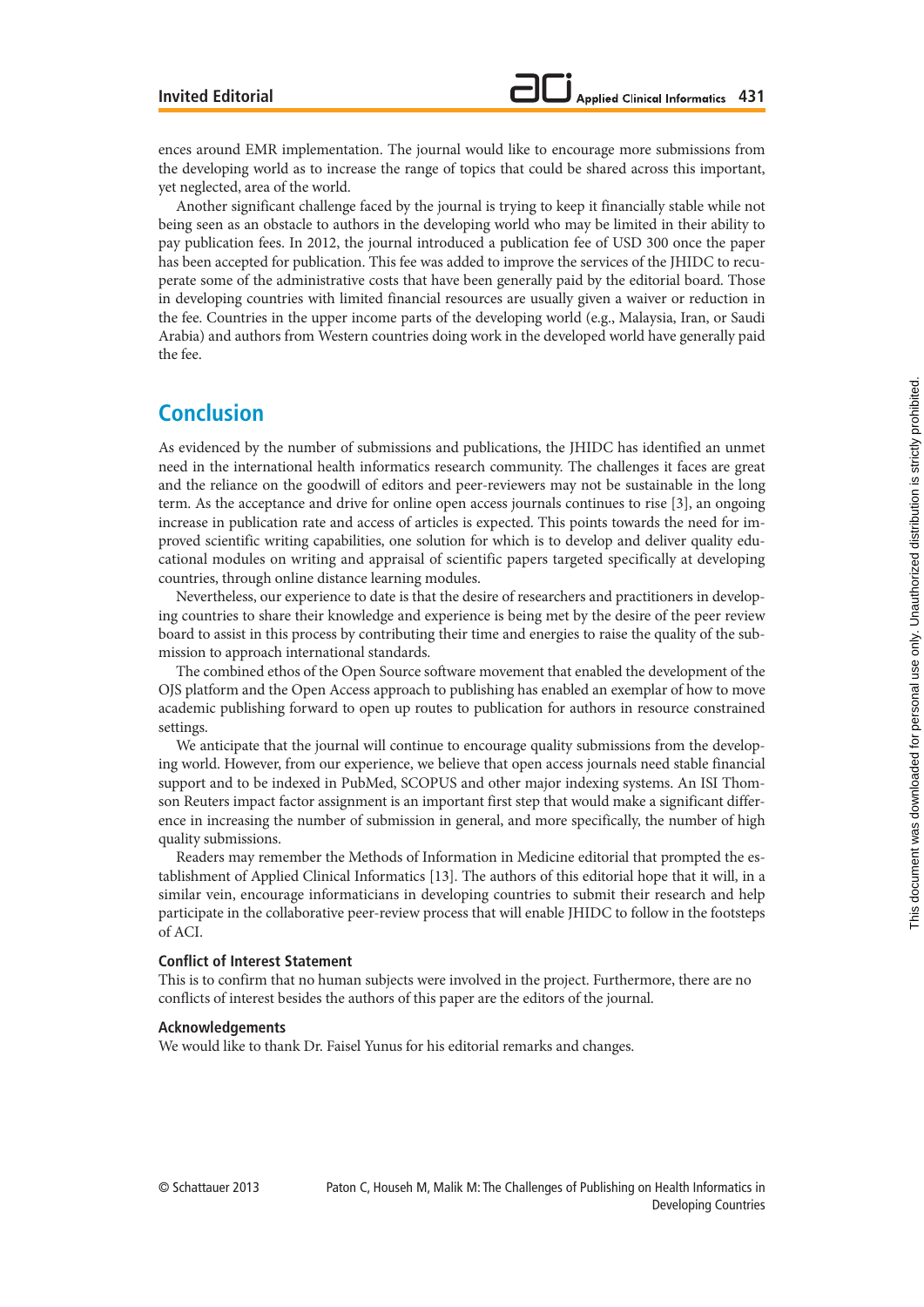## **Invited Editorial**

| Applied Clinical Informatics 432 |  |
|----------------------------------|--|
|----------------------------------|--|

| <b>Author Country</b> | <b>Authors</b> | <b>Collaboration with Developed Country</b> |  |  |
|-----------------------|----------------|---------------------------------------------|--|--|
| <b>Africa</b>         |                |                                             |  |  |
| Nigeria               | 8              | 1 UK, 1 Norway                              |  |  |
| Kenya                 | $\overline{4}$ | 1, USA                                      |  |  |
| Tanzania              | $\overline{4}$ | 3 Norway, 1 New Zealand                     |  |  |
| Zanzibar              | $\overline{3}$ | 2 Norway                                    |  |  |
| <b>Mauritius</b>      | 3              |                                             |  |  |
| Ethiopia              | $\overline{2}$ | 1 Netherlands and Norway                    |  |  |
| Mozambique            | $\overline{2}$ | 1 Norway, 1 USA                             |  |  |
| Rwanda                | $\mathbf{1}$   | 1 Belgium                                   |  |  |
| South Africa          | 1              |                                             |  |  |
| Asia                  |                |                                             |  |  |
| India                 | 5              |                                             |  |  |
| Malaysia              | $\overline{4}$ |                                             |  |  |
| Pakistan              | 3              |                                             |  |  |
| Sri lanka             | 3              | 1 Australia                                 |  |  |
| Bangladesh            | 1              |                                             |  |  |
| Fiji Islands          | $\mathbf{1}$   |                                             |  |  |
| Tajikistan            | $\mathbf{1}$   | 1 Norway                                    |  |  |
| Philippines           |                |                                             |  |  |
| Vietnam               | $\mathbf{1}$   | 1 USA                                       |  |  |
| <b>Middle East</b>    |                |                                             |  |  |
| Saudi Arabia          | $\overline{4}$ |                                             |  |  |
| Iran                  | 3              |                                             |  |  |
| Egypt                 | 1              |                                             |  |  |
| <b>South America</b>  |                |                                             |  |  |
| <b>Brazil</b>         | $\mathbf{1}$   | 1 Norway and Netherlands                    |  |  |
| Trinidad and Tobago   | 1              |                                             |  |  |

## **Table 1** Author and Article by country

| <b>Author Country</b> | <b>Number of Articles</b> |
|-----------------------|---------------------------|
| New Zealand           |                           |
| UK                    | 3                         |
| <b>USA</b>            |                           |
| Canada                |                           |

**Table 2** Developed Country Articles on Health Informatics in Developing Countries